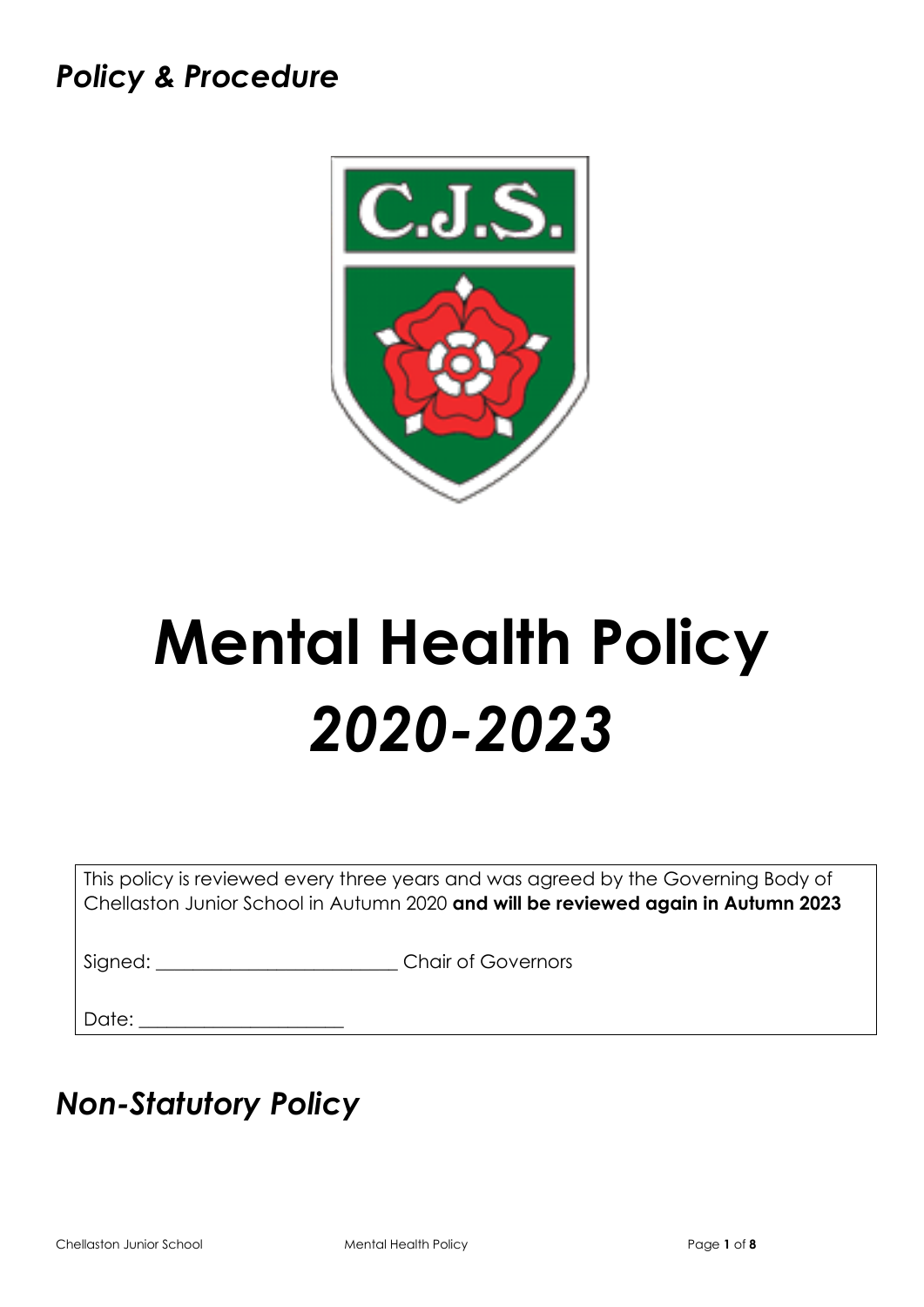*Mental Health Policy* 

## **Aims and Vision**



#### **Aims of the policy**

*Mental health is a state of well-being in which every individual realises his or her own potential, can cope with the normal stresses of life, can work productively and fruitfully, and is able to make a contribution to her or his community. (World Health Organization)*

At our school, we aim to promote positive mental health for every child and member of staff. We pursue this aim using both whole school approaches and specialised, targeted approaches aimed at vulnerable pupils.

In addition to promoting positive mental health, we aim to recognise and respond to mental ill health. In an average classroom, three children will be suffering from a diagnosable mental health issue. By developing and implementing practical, relevant and effective mental health policies and procedures we can promote a safe and stable environment for pupils affected both directly and indirectly by mental ill health.

This policy describes the school's approach to promoting positive mental health and wellbeing. This policy is intended as guidance for all staff including non-teaching staff and governors.

This policy should be read in conjunction with our medical policy in cases where a pupil's mental health overlaps with or is linked to a medical issue and the SEND policy where a pupil has an identified special educational need.

The Policy Aims to:

- Promote positive mental health in all staff and pupils
- Increase understanding and awareness of common mental health issues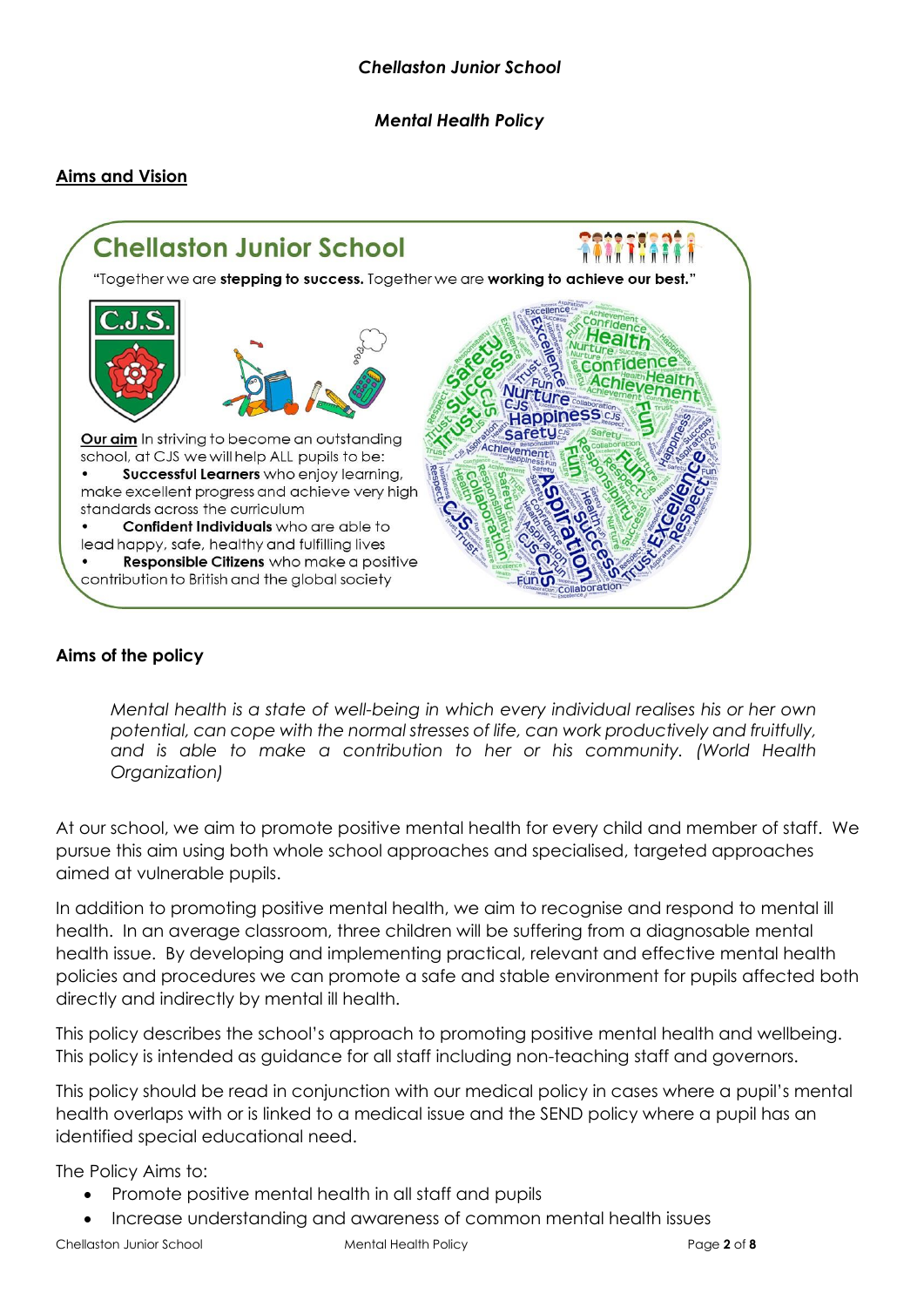- Alert staff to early warning signs of mental ill health
- Provide support to staff working with young people with mental health issues
- Provide support to pupils suffering mental ill health and their peers and parents or carers

### **Lead Members of Staff**

Whilst all staff have a responsibility to promote the mental health of pupils, staff with a specific, relevant remit include:

- A. Smythe Designated Safeguarding Lead
- J. Deane- Robson Deputy Designated Safeguarding Lead
- K. Bell Mental Health leader
- K. Daintith Welfare Assistant/Emotional Literacy Support Assistant
- K. Price CPD leader
- J. Collins PSHE leader

Any member of staff who is concerned about the mental health or wellbeing of a pupil should log the concern, using CPOMS (online alerting system). The relevant members of staff, with links to the child, will be then be informed. If there is a fear that the pupil is in danger of immediate harm then the normal child protection procedures should be followed with an immediate referral to the Designated Safeguarding Lead, Deputy Designated Safeguarding Lead or the designated governor. If the pupil presents a medical emergency then the normal procedures for medical emergencies should be followed, including alerting the first aid staff and contacting the emergency services if necessary.

Where a referral to the Educational Psychologist or CAMHS is appropriate, this will be led and managed by J. Deane Robson (Deputy Designated Safeguarding Lead).

# **Signposting**

We will ensure that staff, pupils and parents are aware of sources of support within school and in the local community. Information will be available on the school website and leaflets will be accessible in reception. Updates and links to sources of support are shared with families on School Dojo.

We will display relevant sources of support in communal areas such as common rooms and toilets and will regularly highlight sources of support to pupils within relevant parts of the curriculum. Whenever we highlight sources of support, we will increase the chance of pupil help-seeking by ensuring pupils understand:

- What help is available
- Who it is aimed at
- How to access it
- Why to access it
- What is likely to happen next

# **Section 1 – Supporting our Children**

# **Individual Care Plans**

It is helpful to draw up an individual care plan for pupils causing concern or who receive a diagnosis pertaining to their mental health. This should be drawn up involving the pupil, the parents and relevant health professionals. This can include:

• Details of a pupil's condition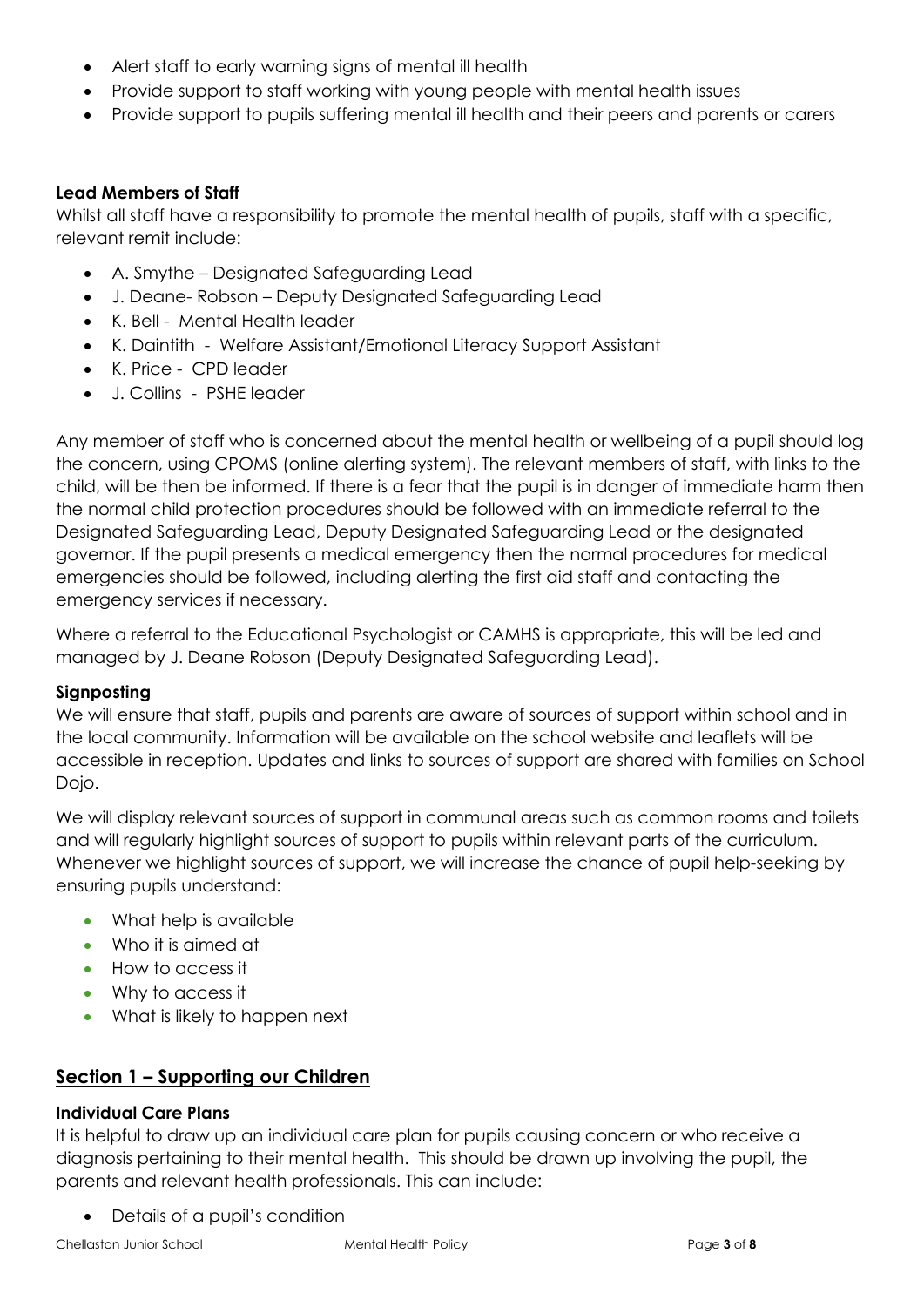- Special requirements and precautions
- Medication and any side effects
- What to do and who to contact in an emergency
- The role the school can play

#### **Teaching about Mental Health**

The skills, knowledge and understanding needed by our pupils to keep themselves and others physically and mentally healthy and safe are included as part of our developmental PSHE curriculum.

The specific content of lessons will be determined by the specific needs of the cohort we're teaching but there will always be an emphasis on enabling pupils to develop the skills, knowledge, understanding, language and confidence to seek help, as needed, for themselves or others.

We will follow the Cambridgeshire PSHE Service to ensure that we teach mental health and emotional wellbeing issues in a safe and sensitive manner which helps rather than harms.

Pupils are taught about mental health and well being through whole school assemblies and classroom discussions regularly throughout the school year.

#### **Warning Signs**

School staff may become aware of warning signs which indicate a pupil is experiencing mental health or emotional wellbeing issues. These warning signs should **always** be taken seriously and staff observing any of these warning signs should log their concerns using CPOMS (and if necessary, speak directly to safeguarding leads A.Smythe/J. Deane-Robson).

Possible warning signs include: *(This list is not exhaustive)*

- Physical signs of harm that are repeated or appear non-accidental
- Changes in eating or sleeping habits
- Increased isolation from friends or family, becoming socially withdrawn
- Changes in activity and mood
- Lowering of academic achievement
- Talking or joking about self-harm or suicide
- Abusing drugs or alcohol
- Expressing feelings of failure, uselessness or loss of hope
- Changes in clothing e.g. long sleeves in warm weather
- Secretive behaviour
- Skipping PE or getting changed secretively
- Lateness to or absence from school
- Repeated physical pain or nausea with no evident cause
- An increase in lateness or absenteeism

#### **Early identification**

Our identification system involves a range of processes. We aim to identify children with mental health needs as early as possible. We do this in many different ways, including:

- Analysing pupils' behaviour (yellow/red cards from class and orange/red stars from the playground are reviewed weekly)
- Class teachers/K.Daintith to observe number of visits to medical room
- Staff report concerns to relevant member of pastoral team
- Chellaston Junior School Mental Health Policy Page **4** of **8** • 'Something to say' boxes in each classroom for children to raise concerns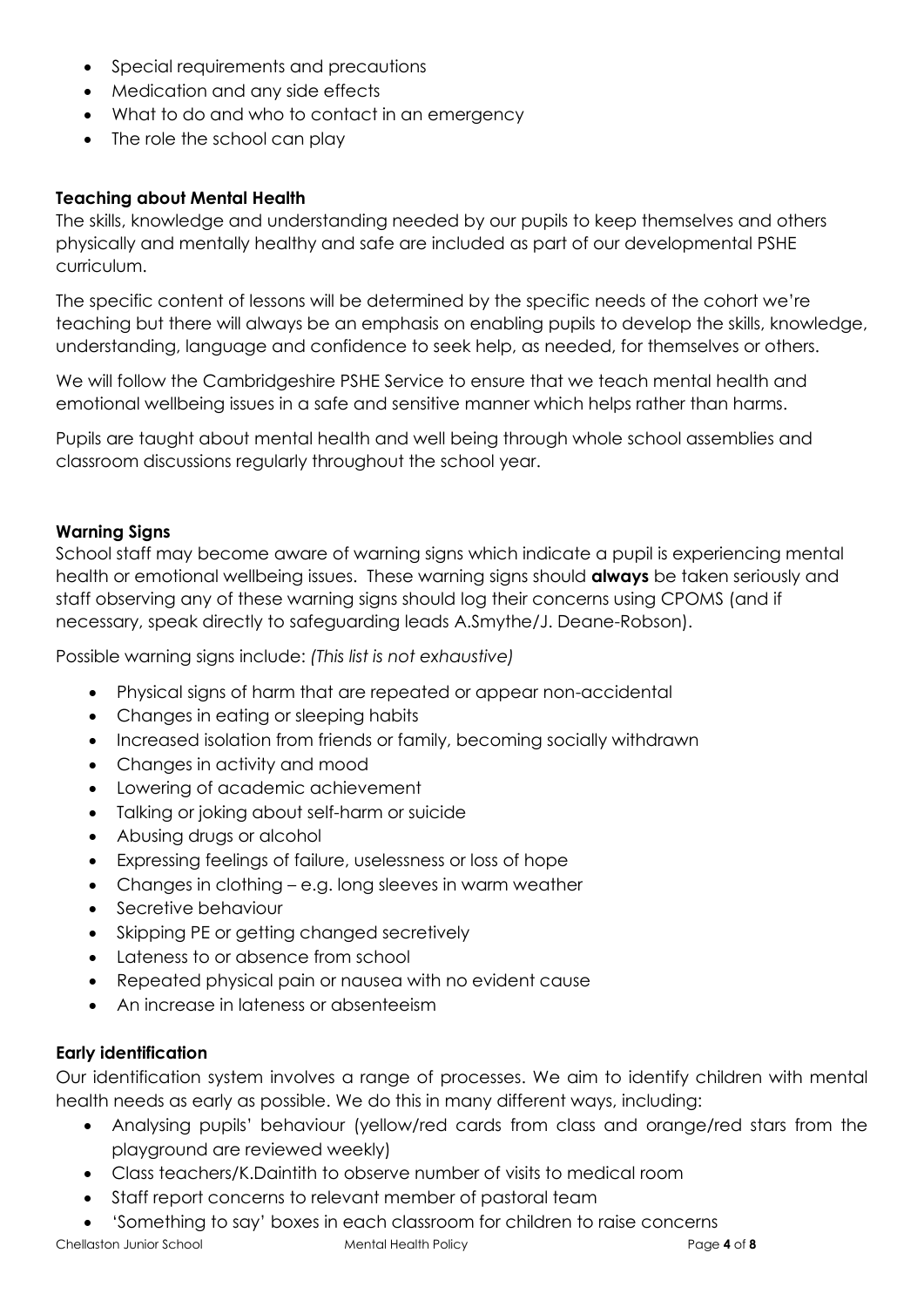- Termly pupil progress meetings
- Transition meetings/discussions with previous school at transfer
- Formal parents meetings twice in the year
- Promoting an environment where children and parents understand they can speak to any member of staff about a concern

*Any member of staff with a concern will take it seriously and report using CPOMS. If this is not possible, staff will communicate directly with a member of the pastoral team.* 

#### **Managing disclosures**

A pupil may choose to disclose concerns about themselves or a friend to any member of staff so all staff need to know how to respond appropriately to a disclosure.

If a pupil chooses to disclose concerns about their own mental health or that of a friend to a member of staff, the member of staff's response should always be calm, supportive and nonjudgemental.

Staff should listen rather than advise and our first thoughts should be of the pupil's emotional and physical safety rather than of exploring 'Why?'

All disclosures should be recorded in writing, using CPOMS and held on the pupil's confidential file. This written record should include:

- Date
- The name of the member of staff to whom the disclosure was made
- Main points from the conversation
- Agreed next steps

This information should be shared with the deputy safeguarding lead (J. Deane Robson) who will store the record appropriately and offer support and advice about next steps.

#### **Confidentiality**

We should be honest with regard to the issue of confidentiality. If it is necessary for us to pass our concerns about a pupil on, then we should discuss with the pupil:

- Who we are going to talk to
- What we are going to tell them
- Why we need to tell them

We should never share information about a pupil without first telling them. Ideally we would receive their consent, though there are certain situations when information must always be shared with another member of staff and / or a parent. Pupils may choose to tell their parents themselves. If this is the case, the pupil should be given 24 hours to share this information before the school contacts parents. (Staff should discuss with the pupil again and contact parents after 24 hours in order to ensure the pupil has informed their parents as agreed.) We should always give pupils the option of us informing parents for them or with them.

If a child gives us reason to believe that there may be underlying child protection issues (and we believe there is a risk to the immediate safety of the child), parents should not be informed, but the Designated Safeguarding Lead (A.Smythe) must be informed immediately. Procedures will then follow the school's safeguarding policy. If staff do not believe there is an immediate risk, we will explore, with parents, the concerns that have been raised, before deciding if a referral to CSC needs to be made. (See section on Informing Parents below)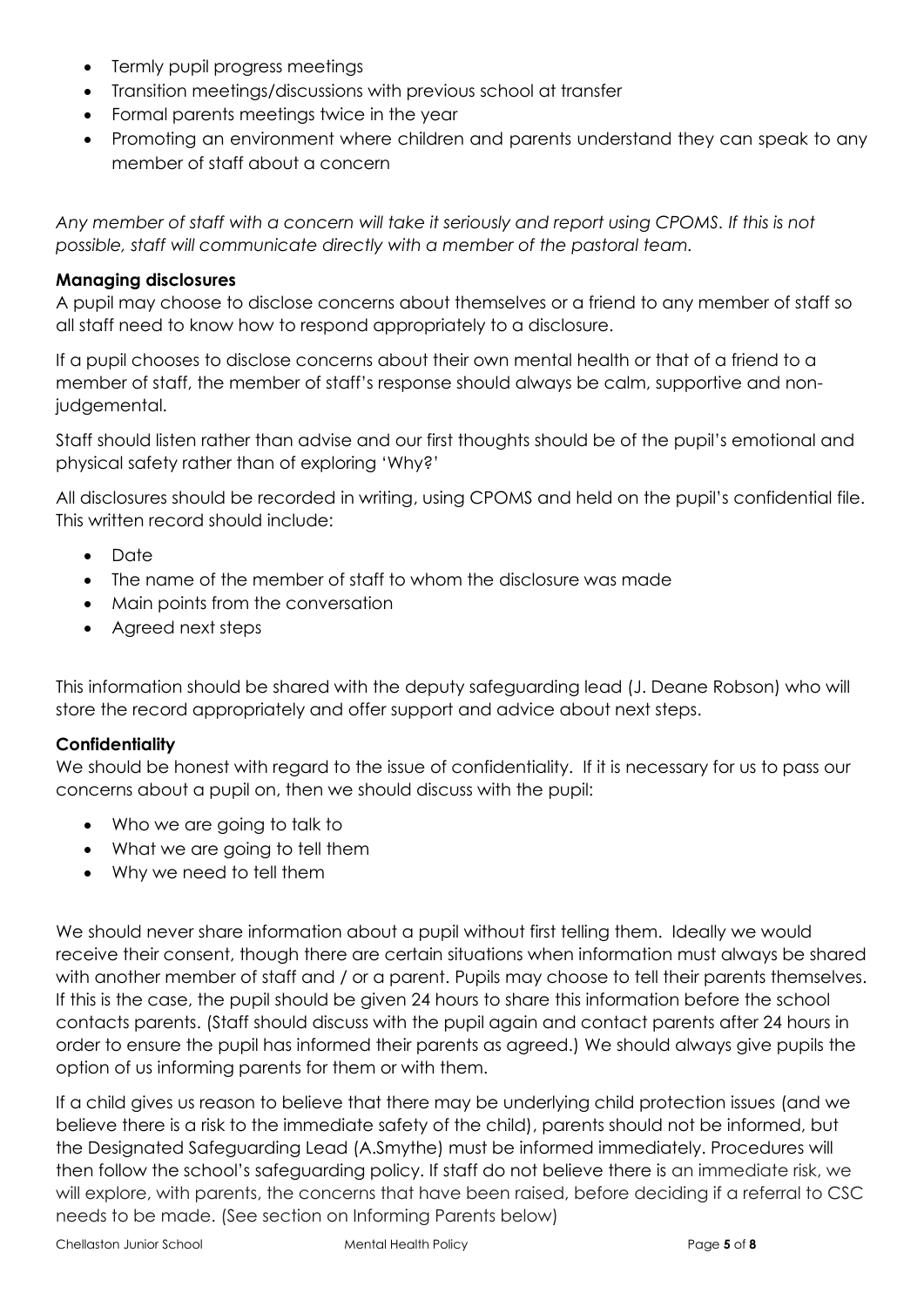It is always advisable to share disclosures with a colleague, usually the Headteacher. This helps to safeguard our own emotional wellbeing as we are no longer solely responsible for the pupil, it ensures continuity of care in our absence; and it provides an extra source of ideas and support. We should explain this to the pupil and discuss with them who it would be most appropriate and helpful to share this information with.

#### **Informing Parents**

Where it is deemed appropriate to inform parents, we need to be sensitive in our approach. Before disclosing to parents we should consider the following questions (on a case by case basis):

- Can the meeting happen face to face? This is preferable.
- Where should the meeting happen? At school, at their home or somewhere neutral?
- Who should be present? Consider parents, the pupil, other members of staff.
- What are the aims of the meeting?

It can be shocking and upsetting for parents to learn of their child's issues and many may respond with anger, fear or upset during the first conversation. We should be accepting of this (within reason) and give the parent time to reflect.

We should always highlight further sources of information and give them leaflets to take away where possible as they will often find it hard to take much in whilst coming to terms with the news that you're sharing. Sharing sources of further support aimed specifically at parents can also be helpful too, e.g. parent helplines and forums.

We should always provide clear means of contacting us with further questions and consider booking in a follow-up meeting or phone call right away as parents often have many questions as they process the information. Finish each meeting with agreed next steps and always keep a brief record of the meeting on the child's confidential record.

# **Supporting Peers**

When a pupil is suffering from mental health issues, it can be a difficult time for their friends. Friends often want to support but do not know how. In the case of self-harm or eating disorders, it is possible that friends may learn unhealthy coping mechanisms from each other. In order to keep peers safe, we will consider on a case by case basis which friends may need additional support. Support will be provided either in one to one or group settings and will be guided by conversations with the pupil who is suffering and their parents with whom we will discuss:

- What it is helpful for friends to know and what they should not be told
- How friends can best support
- Things friends should avoid doing or saying which may inadvertently cause upset
- Warning signs that their friend may need help (e.g. signs of relapse)

Additionally, we will want to highlight with peers:

- Where and how to access support for themselves
- Safe sources of further information about their friend's condition
- Healthy ways of coping with the difficult emotions they may be feeling

# **Section 2 – Supporting our Parents**

We will aim to provide parents with relevant guidance and information about supporting their children's emotional and mental health.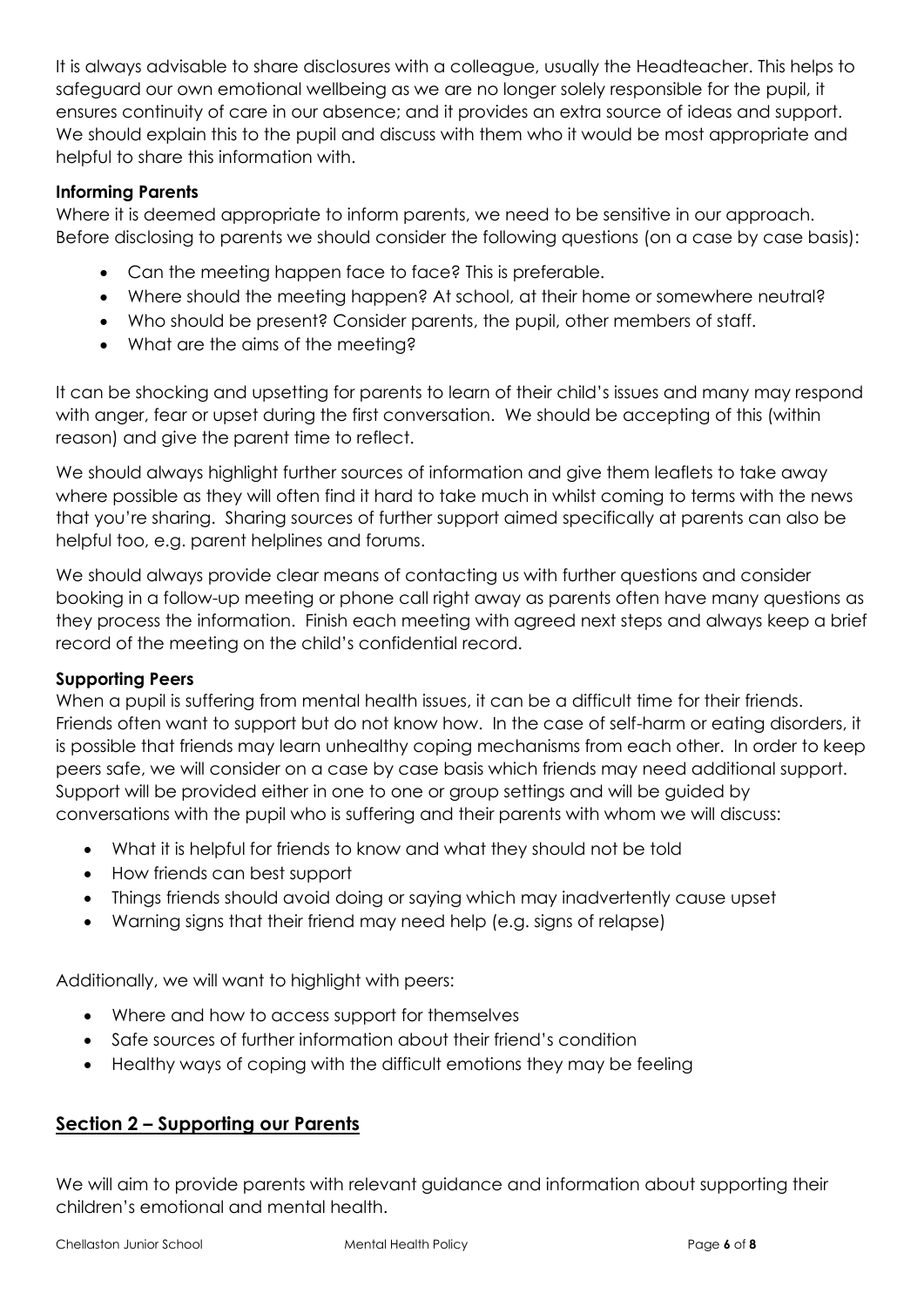In order to support parents, we will:

- Highlight sources of information and support about common mental health issues on our school website
- Ensure that all parents are aware of who to talk to, and how to go about this, if they have concerns about their own child or a friend of their child, or themselves
- Make our mental health policy easily accessible to parents
- Share ideas about how parents can support positive mental health in their children through information evenings
- Keep parents informed about the mental health topics their children are learning about in PSHE and share ideas for extending and exploring this learning at home
- Highlight the importance of looking after their own mental health and offer support and guidance if parents are in need.

# **Section 3 – Supporting staff**

Supporting and promoting positive mental health and well being of staff is an essential component of a healthy school and we promote opportunities to maintain a healthy work life balance. Staff are encouraged to talk to team leaders if there are circumstances which could affect their well being.

#### **Training**

We want all staff to be confident in their knowledge of mental health and well being and to be able to promote positive mental health. Staff need to feel secure in identifying early warning signs and know what to do and where to get help. Our mental health lead and safeguarding deputy are trained mental health first aid.

As a minimum, all staff will receive regular training about recognising and responding to mental health issues as part of their regular child protection training to enable them to keep pupils safe.

We will signpost staff to optional training opportunities as and when they arise.

Training opportunities for staff who require more in depth knowledge will be considered as part of our performance management process and additional CPD will be supported throughout the year where it becomes appropriate due developing situations with one or more pupils.

Where the need to do so becomes evident, we will host twilight training sessions for all staff to promote learning or understanding about specific issues related to mental health.

Suggestions for individual, group or whole school CPD should be discussed with Mrs Price (CPD Lead) and K Bell (Mental Health Lead), who can also highlight sources of relevant training and support for individuals as needed.

#### *Inclusion*

Our school is an inclusive school. We aim to make all pupils feel included in all our activities. We try to make all our teaching fully inclusive. We recognise the entitlement of all pupils to a balanced, broadly-based curriculum. We have systems in place for early identification of barriers to their learning and participation so that they can engage in school activities with all other pupils. We acknowledge the need for high expectations and suitable targets for all children.

#### *Equality Statement*